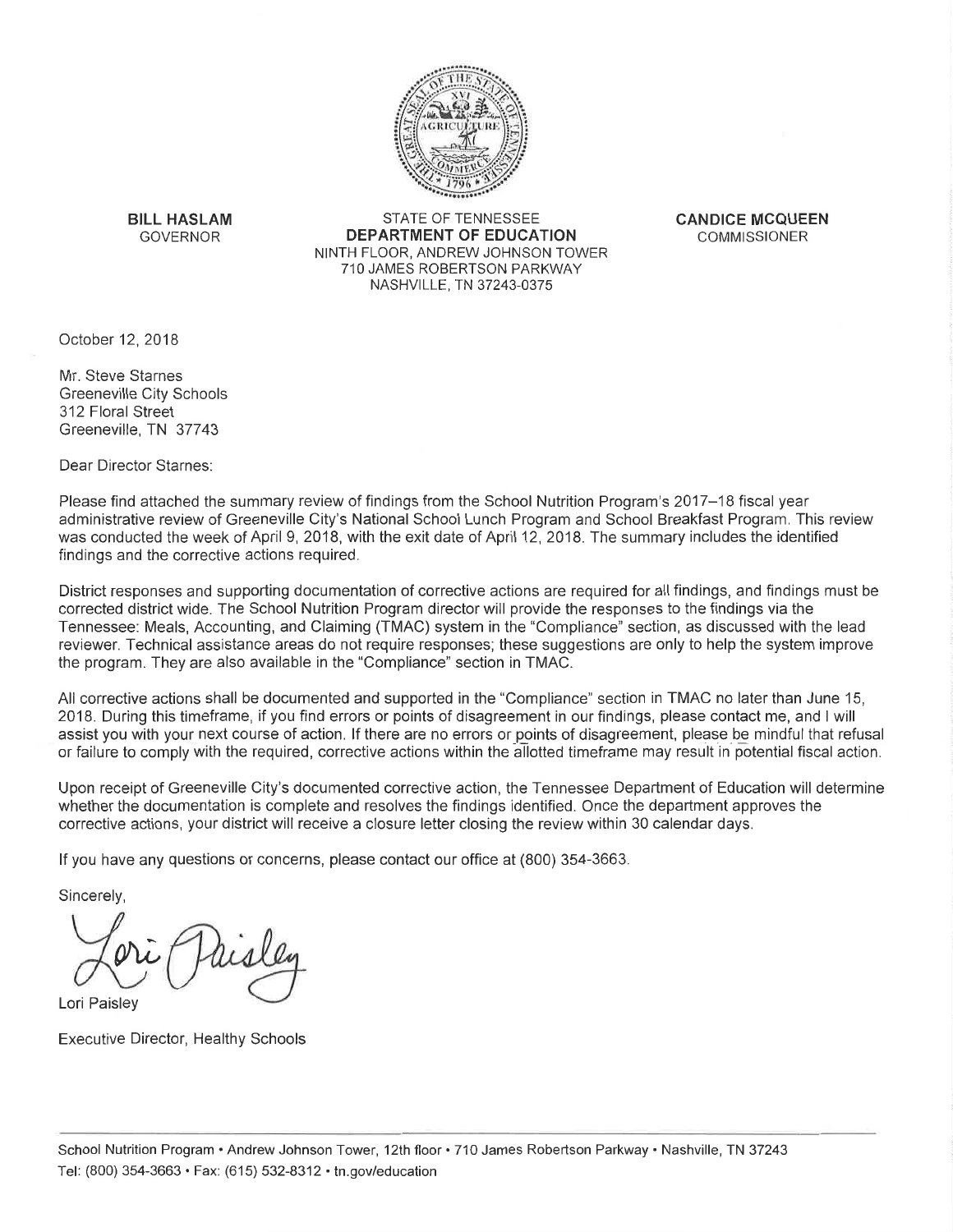

### **Greeneville City (301)**

**Review ID: 784** 

#### **Exit Conference Date: 4/12/2018**

Review Year: 2018

Month of Review: February

Lead Reviewer: Kristen Nauss

| <b>Findings ID</b><br><b>Finding Description</b><br><b>Required Corrective Action</b><br>Area |  |
|-----------------------------------------------------------------------------------------------|--|
|-----------------------------------------------------------------------------------------------|--|

### **SFA - Level Findings**

| $100 -$<br>Certification<br>and Benefit<br>Issuance        | $V-0100$ | the student's date of birth to<br>advance the application, which<br>the Eligibility Manual explicitly<br>prohibits. Additionally, the<br>for race or ethnicity, which is<br>required to be asked on the<br>application, even though<br>families are not required to<br>answer it. | The online application requires Update the settings on the online application<br>to allow families to advance the application<br>without a date of birth, and add the question<br>about race and ethnicity. Upload proof that<br>the settings have been updated, either a<br>online application does not ask screenshot of the settings or a confirmation<br>from the software company that the changes<br>have been made. |
|------------------------------------------------------------|----------|-----------------------------------------------------------------------------------------------------------------------------------------------------------------------------------------------------------------------------------------------------------------------------------|----------------------------------------------------------------------------------------------------------------------------------------------------------------------------------------------------------------------------------------------------------------------------------------------------------------------------------------------------------------------------------------------------------------------------|
| $100 -$<br>Certification<br>and Benefit<br><i>Issuance</i> | $V-0100$ | One application was approved<br>incorrectly.                                                                                                                                                                                                                                      | Notify the family of adverse action and<br>correct their statuses, and re-train on<br>approving applications with software.<br>Upload the letter of adverse action, proof of<br>status change for both students, and proof<br>of training.                                                                                                                                                                                 |
| $100 -$<br>Certification<br>and Benefit<br>Issuance        | $V-0100$ | One student was incorrectly<br>directly certified.                                                                                                                                                                                                                                | Notify family of adverse action and update<br>the student's status. Upload letter of adverse<br>action and proof of the status update.                                                                                                                                                                                                                                                                                     |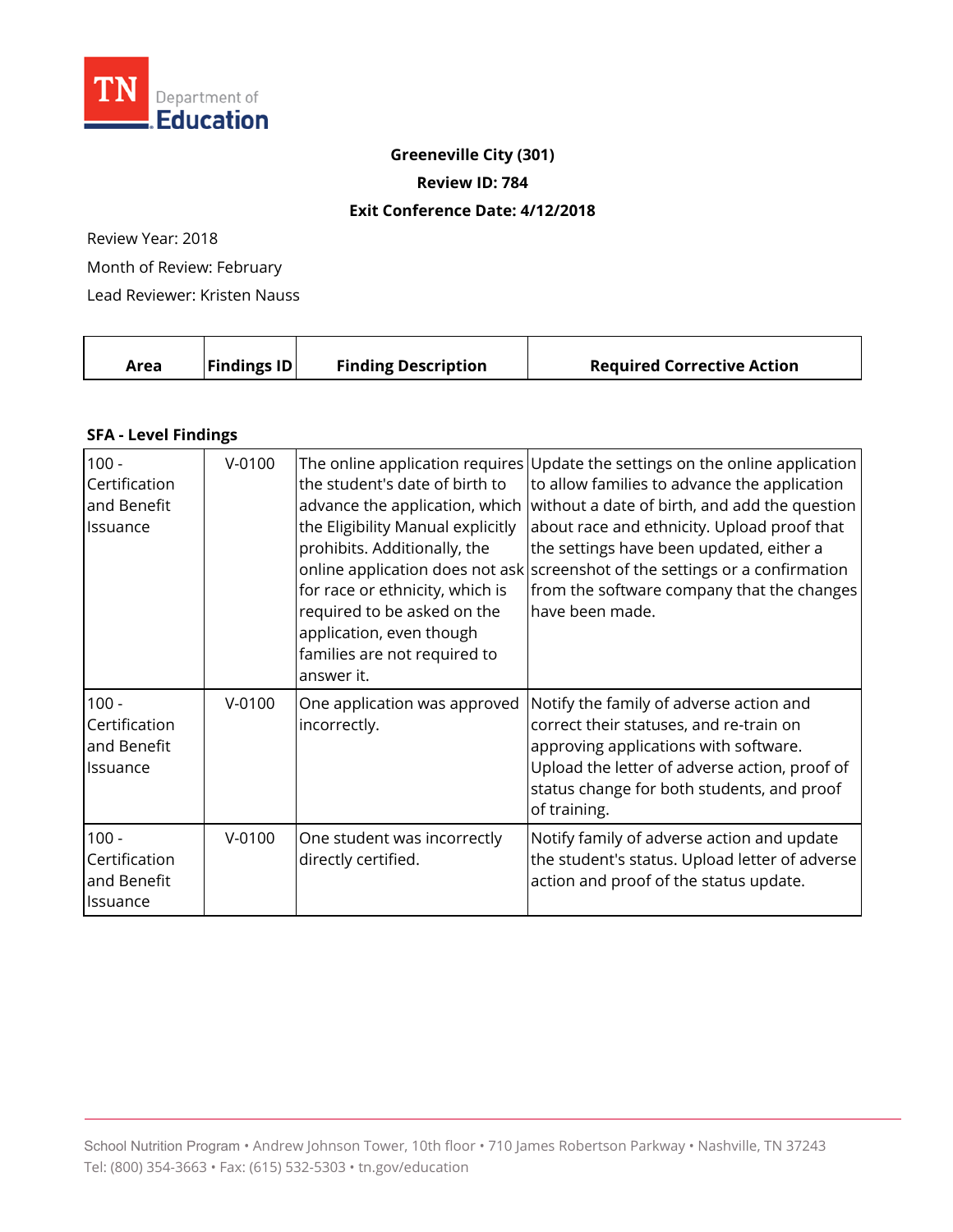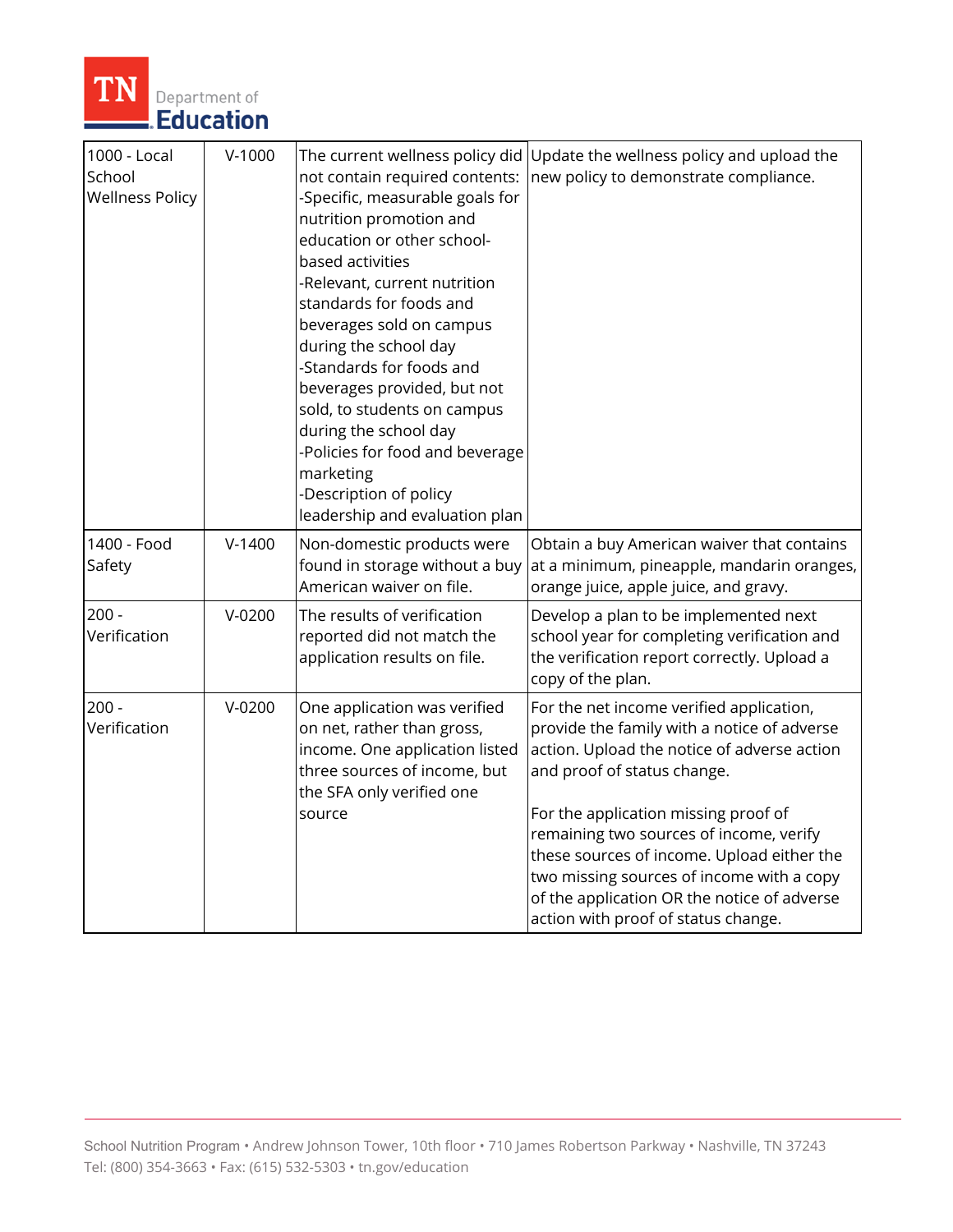

| 700 - Resource<br>Management<br>(2018)  | $V-0700$ | Expenditures, starting balance,<br>and ending balance in TMAC<br>did not match the<br>comptroller's audit report.                           | Investigate the discrepancies, and contact<br>the state agency to update the TMAC report.<br>Upload updated TMAC report or proof of<br>valid discrepancy.                                                 |
|-----------------------------------------|----------|---------------------------------------------------------------------------------------------------------------------------------------------|-----------------------------------------------------------------------------------------------------------------------------------------------------------------------------------------------------------|
| 700 - Resource<br>Management<br>(2018)  | $V-0700$ | The district did not increase<br>paid meal prices as required<br>by the PLE tool.                                                           | Raise paid lunch prices. Upload<br>documentation that prices were increased,<br>such as board approval or a screen shot of<br>the new prices.                                                             |
| 700 - Resource<br>Management<br>(2018)  | $V-0700$ | Adult meal prices for breakfast<br>and lunch in the 2016-17<br>school year were not in<br>compliance with FNS<br>Instruction 782-5, Rev. 1. | Raise adult meal prices at breakfast and<br>lunch to comply with FNS Instruction 782-5,<br>Rev. 1. Upload proof of price increase, such<br>as board approval or screen shots that show<br>price increase. |
| Resource Mgt<br>Comprehensive<br>Review | V-RMCRF  | The SFA did not assess<br>compliance with the non-<br>program foods revenue<br>requirement.                                                 | Complete the non-program revenue tool to<br>assess compliance. Upload tool. If a la carte<br>price increases are necessary, also upload<br>new price list.                                                |